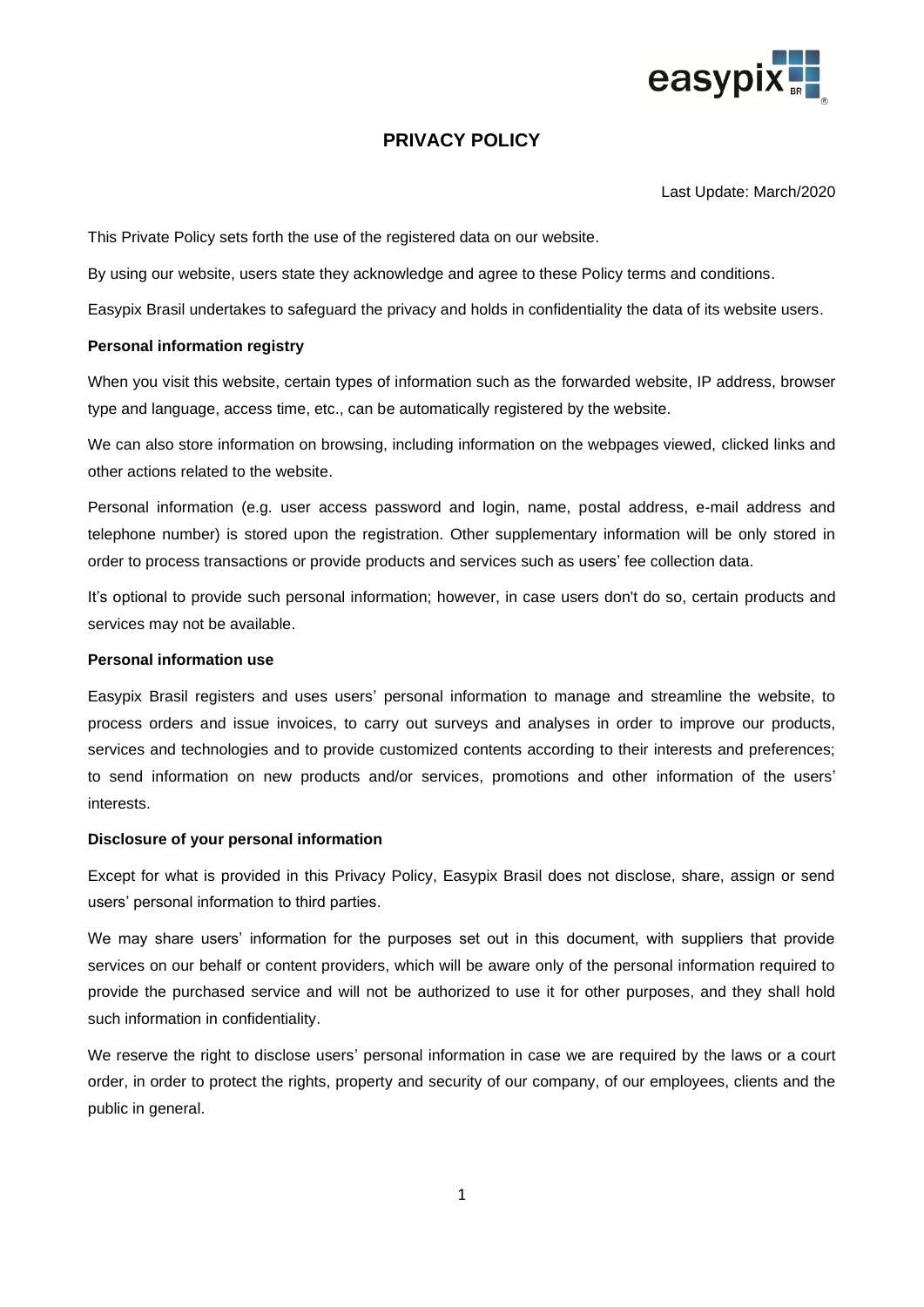

#### **Access to personal information**

In case users intend to review, change or correct their information, they can do so in the "Registration" section or "My Account" on the website. In case you need help or you do not want to receive marketing communications from our company or, also, you do not intend to disclose your personal information, you must contact us.

## **Use of cookies and other technologies**

Easypix Brasil uses "cookies" to enable the connection to our services. A cookie is file inserted in your computer hard disk. Cookies contain information, including personal information, which can be read later by the web server in the domain which issued the cookie. The information cookies collect includes the date and time of your visit, registration information, browsing and purchase history.

Cookies enable to retrieve prior search results of audiovisual contents, access lightboxes created, etc., thereby eliminating the need to repeatedly enter the same information.

Most web browsers automatically accept cookies, but it's possible to modify the settings of your browser to reject them. However, in case you choose to disable them, you will not be able to start the session or access the whole content of our website.

This privacy statement comprehends only the use of cookies by Easypix Brasil and does not include the use of cookies by third parties.

Other technologies that do not record personal information may be used on our website or promotional messages.

#### **Security of your personal information**

The security of users' personal information is important to us. Accordingly, the information registered on our website is coded by the secure socket layer (SSL) technology. Anyway, users state they are aware of the fact no transmission methods through Internet or electronic storage method is absolutely secure. Please keep in mind user account password is confidential and non-transferable.

#### **Forum and other pages of social networks**

Our website may include discussion forums or other pages of personal relationship, such as Facebook, Twitter etc., where we disclose contents, messages, materials, promotions, trivias, etc.

In case users use such social networks or others they shall be aware they are public and may be viewed by others. We are not responsible for personal information submitted on such networks or responsible for the way third parties may use such information, including the sending of unsolicited messages.

#### **E-mail recommendations**

In case users choose to use our e-mail services to inform third parties about our products or services (including audiovisual contents in their lightboxes, promotional campaigns, new websites, etc.), we ask them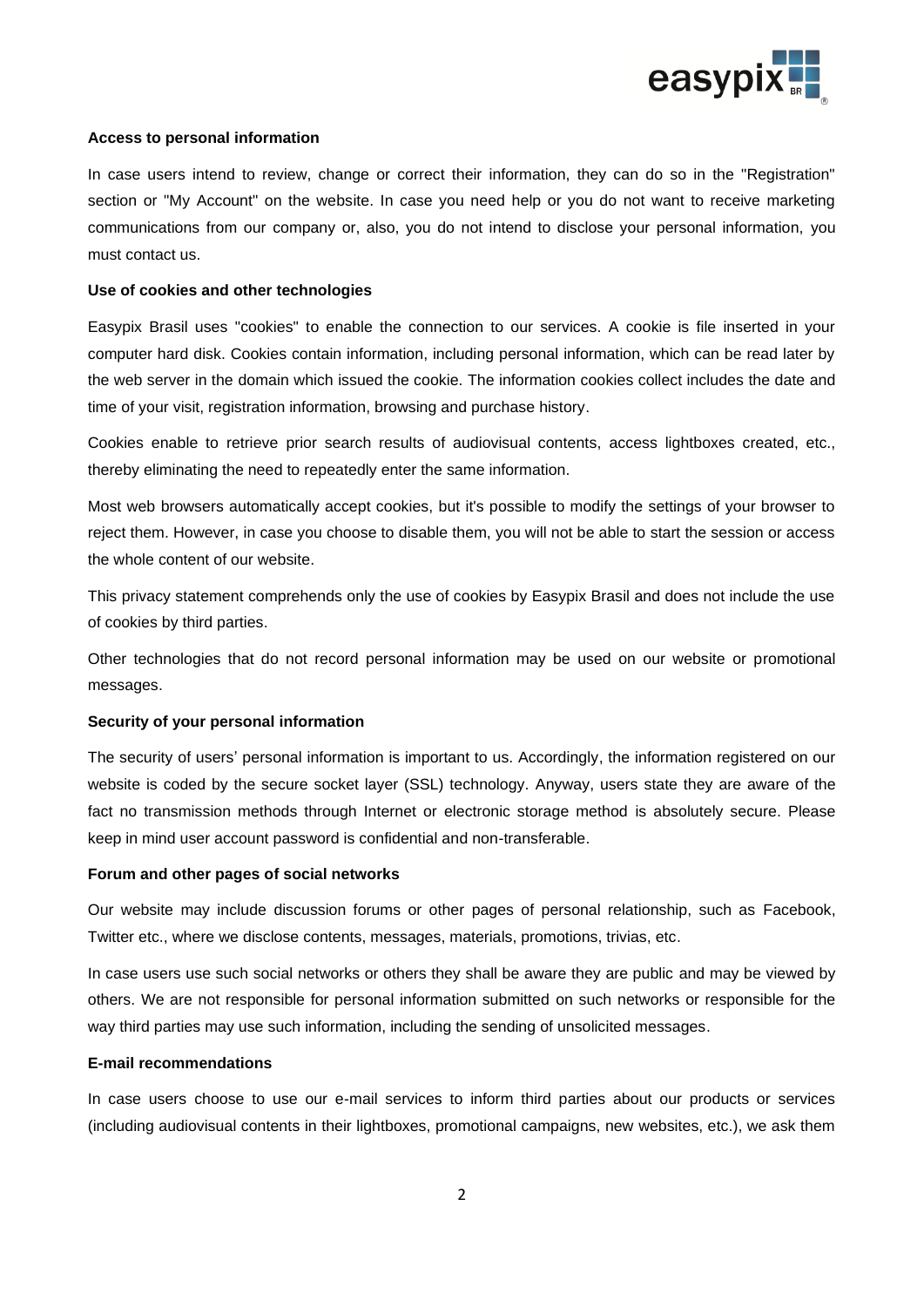

to report to us the name and the respective e-mail address of the interested party so that we can send them an electronic message in order to visit the website and review the products or services selected.

#### **Minors**

We do not have as a goal the registration of personal information of minors. In case the user or visitor is younger than 18 years old, he/she shall not use or enter information into this website.

#### **Links**

Users shall be aware of the fact our website may be linked to other websites, including the websites of our content providers, which have Privacy Policies different from the ones disclosed herein. We do not take any responsibility for the policies or practices of such websites, so we recommend that you become aware of them before the use.

#### **Changes to this privacy policy**

We reserve the right to change the terms of this privacy policy any time. Upon any changes, the date of the "Last Change" will be updated, as mentioned in this Privacy Policy headline.

In case of significant changes related to the form of use of your personal information, you will be communicated repeatedly, through a notice on this home page. You are recommended to review this Policy whenever you visit our website.

## **Our contact**

In case you have any questions or relevant matters related to this Privacy Policy, please contact our service team as follows:

E-mail: [atendimento@easypix.com.br](mailto:atendimento@easypix.com.br)

Telephone number: +55 11 2385.7600

## **SECURITY POLICY**

Every time you conduct a purchase on our website, we ensure our transactions are secure by using the standard encrypted technology of SSL (secure socket layer) Industry.

## **EDITORIAL POLICY**

Images for editorial purposes are images which are not released for commercial use, which means their use shall be designed only for news-related matters (photojournalism) or public interest, such as on newspapers and magazines, and all images **shall** be credited to indicate the respective source. Please read the following information: